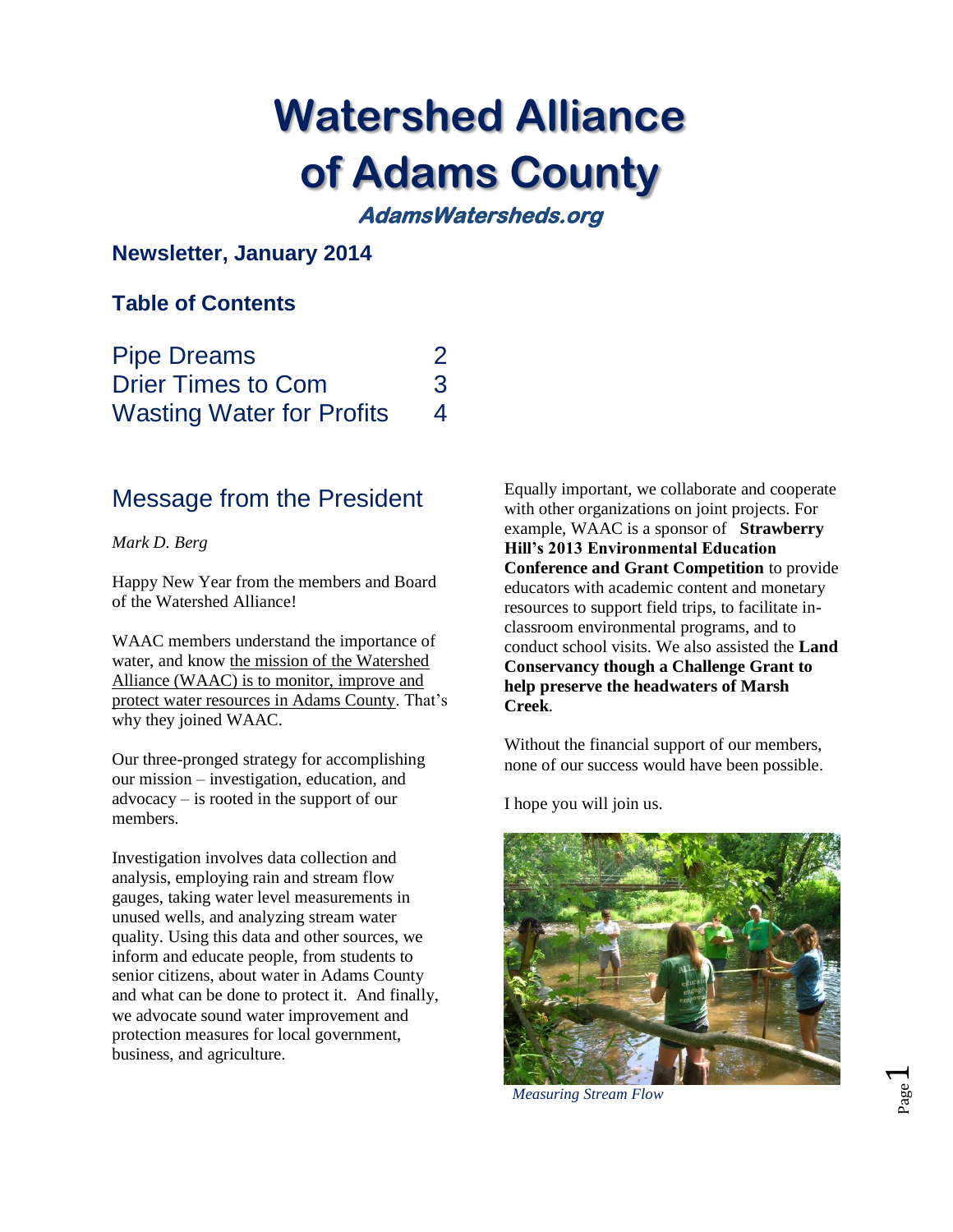# As seen in *The Gettysburg Times*

On the second Friday of every month, the Gettysburg Times includes a column written by members of the Watershed Alliance of Adams County; previous columns can be found at WAAC's web site.

The following are recent columns.

## Pipe Dreams

#### *Charles Skopic*

Piping water from the Susquehanna River to the Gettysburg area was proposed by the Gettysburg Municipal Authority (GMA) in 2006 to provide an additional water source when needed. That proposal has been under review by the Pennsylvania Department of Environmental Protection and the Susquehanna River Basin Commission since then. Their approval is needed because the proposed pipeline request for up to 3 million (recently reduced to 2 million) gallons/day, would transfer water from the Susquehanna River drainage basin to the Potomac River basin – an "out-of- basin" transfer.



Since that initial proposal, the GMA has spent thousands for an engineering firm to answer questions raised by the regulatory authorities. Many unanswered questions remain, including whether the piped water could be reduced or cut off during an extended drought when other towns, cities, industries, power plants, and the Chesapeake Bay are depending on Susquehanna River water.

There also are questions about whether that piped water is really needed, how much it will cost, and who will pay for the needed infrastructure. In the near term, the GMA has just put into service a new well, permitted to provide an additional 432,000 gallons/day, and has dropped its requirement that developers seeking GMA water must provide well sites that could produce 125 percent of their expected usage.

But is the piped water needed for the longer term? Adams County receives a lot of water from precipitation– about 39 inches/year on average. About 62 percent of that evaporates or is used by growing plants; about 20 percent runs off into streams after a rain; and only about 18 percent infiltrates as groundwater available for wells or base flow into streams during dry periods. That still leaves enough water for us if we properly plan, protect, and conserve it. In the Gettysburg Lowland hydrogeological area, which covers 350 square miles (about twothirds of the county), a 2001 County water supply study found that even during a once-perdecade drought, the groundwater recharge rate is about 132,000 gallons/day per square mile, totaling some 46 million gallons/day. Additionally, if even a fraction of the precipitation which runs off after storms is captured and stored in reservoirs, tanks or pools, an uncertain pipeline supply seems unnecessary.

The impediment to relying on increased local water storage or greater use of groundwater is that it requires multi-municipal planning and cooperation. The GMA serves as a regional water supplier with limited authority and dysfunctional governance. Its Board is appointed by the Gettysburg Borough Council but serves customers outside the Borough, and must rely on neighboring townships because most of its water comes from wells located there. The GMA has no authority to protect the recharge areas for its wells or do regional water planning. Adams County government has no comprehensive water plan even though one is required by state law. Given this situation, the GMA understandably seeks piped-in water for its potential needs.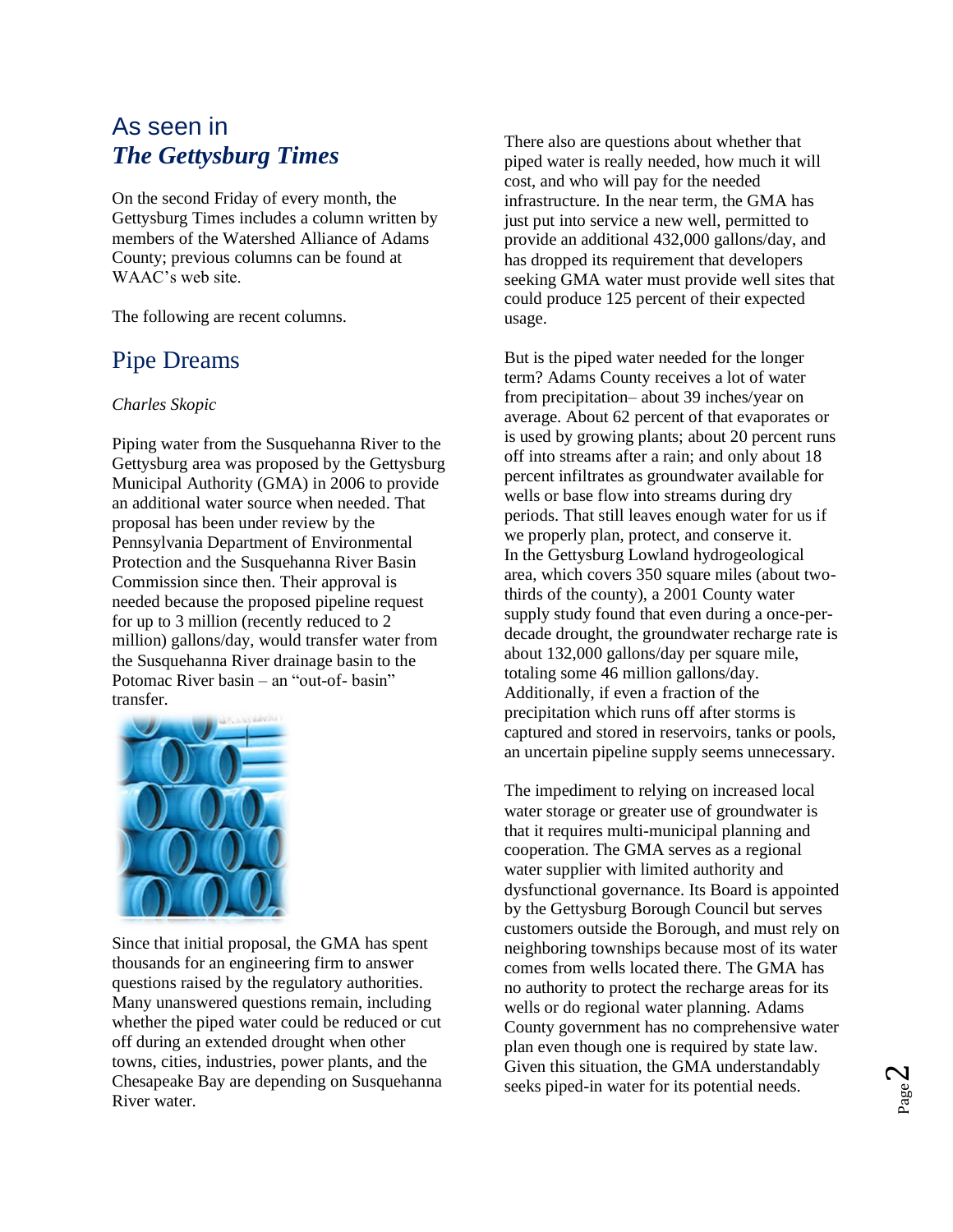But if the pipeline is approved, the GMA could allocate that water for about 10,000 new homes, schools, and related businesses. This would create much more impervious surface, thus reducing groundwater recharge for existing wells and creating the need for even more piped in-water during drought emergencies. The current pipe dream could become a future nightmare unless our local governments adopt "smart growth" policies, better GMA governance and, regional water planning.

## Drier Times to Come?

*Adam McClain Watershed Specialist for the Adams County Conservation District.*

Since 1980, there have been five Drought Emergency declarations by a Pennsylvania Governor for Adams County: 1980, 1991, 1995, 1999, and 2002. A drought emergency requires a mandatory reduction in water use of 15 percent. The worst of those droughts was in 2002 when the declaration lasted from February to September. Many private wells went dry, creating an economic burden on residents, and a lot of the typically flowing streams were waterless or were just puddles. Since we haven't had an official drought in 11 years, are we past due?

I wouldn't draw that conclusion based solely on the frequency of droughts over the past 33 years, but it has been a relatively long time since our last drought. According to the National Oceanic and Atmospheric Administration, Adams County has been in a rain deficit for the past 240 days. You need to keep in mind that rain surpluses and shortfalls can be misleading when looking at how it affects our available water supply. It's usually not how much rain we get in a year, but when and how we get it. Currently, our water table is in pretty good shape and rainfall is close to average. However, I can't predict the future, and conditions can change quickly, so only time will tell.

What we do know is that over the next few months the groundwater levels will be dropping as they normally do this time of year. Groundwater levels drop during the growing season because the rain that we do get is pulled up through evaporation or consumed by plants. These conditions make summer months more susceptible to drought. So how do you know if we are in an official drought?

There are four factors that the Pennsylvania Department of Environmental Protection (DEP) uses to determine if the state is experiencing or entering a water supply drought: precipitation, surface water, groundwater, and soil moisture. Shriveling corn stalks typically are the earliest sign that we are behind in rain and soil moisture. Groundwater and surface water sources typically lag behind and may not display drought conditions for up to three months. DEP also factors in water storage available in reservoirs; since there are no large reservoirs supplying water to Adams County, the limited water storage make us more prone to droughts.



 *Stock Photo*

DEP and the Pennsylvania Emergency Management Agency manage droughts based on a three-stage process using the indicators above. A drought watch is the lowest of three levels, asking for a voluntary 5 percent reduction in water use by residents. Our last drought watch was in September 2010. The next stage, a drought warning, calls for a voluntary reduction of 10 to 15 percent. Our last drought warning started in November 2001 before the February 2002 drought emergency declaration. The final stage, which was described above, is the drought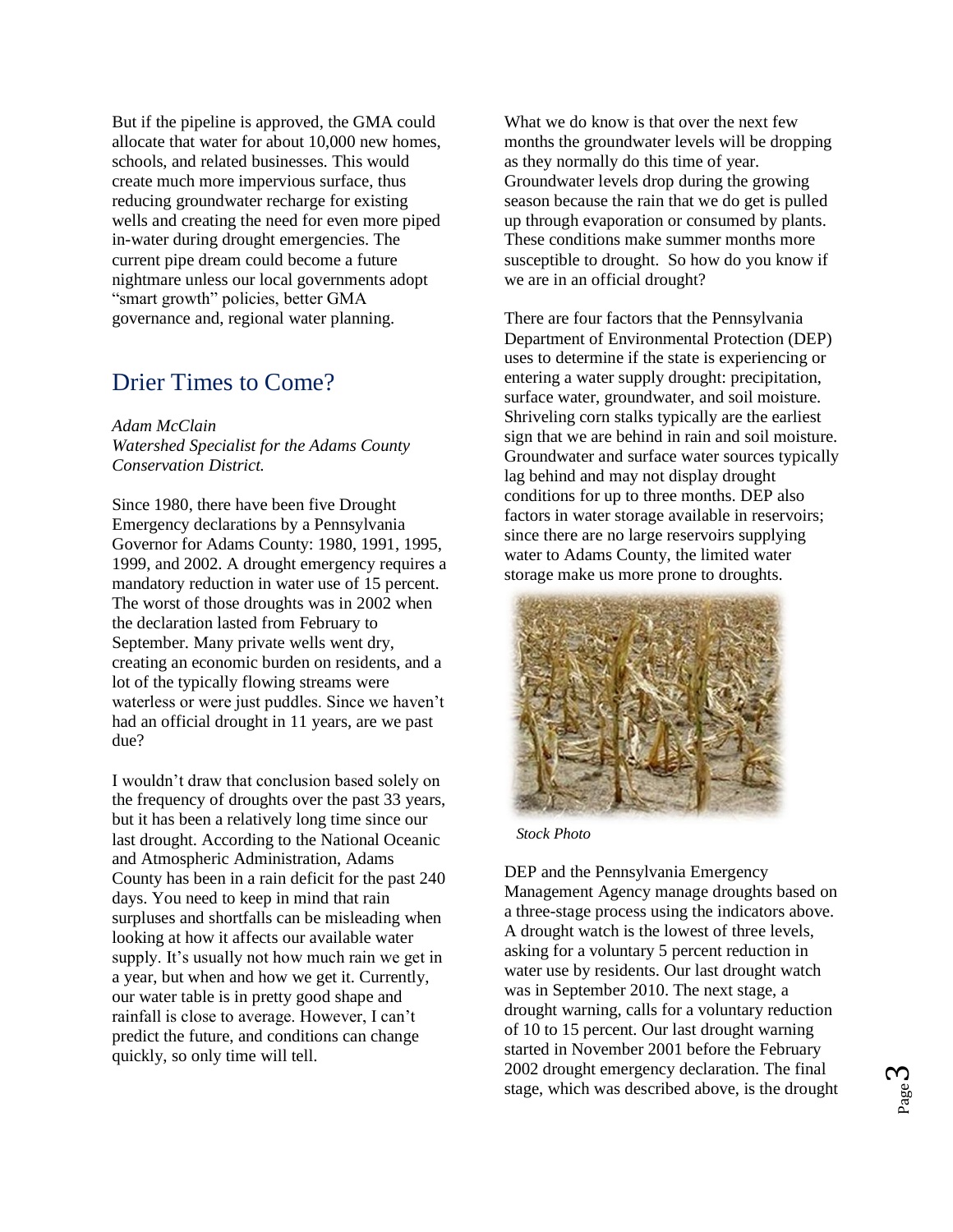emergency with the mandatory water use reduction.

Even though we are experiencing normal conditions, we will have some extra demand on our water supply with the  $150<sup>th</sup>$  anniversary of the battle of Gettysburg. Knowing that events will be happening during our drier months certainly makes this year a good time to exhibit common sense when dealing with water use.a Stulz, Freedom Township resident, checks a rain gauge provided by WAAC and the Adams County Conservation District through a grant from the Hoffman Trust.

# Wasting Water for Profits

*Dr. Water Brasch*

*This article first appeared in summer 2013 edition of* The Sylvanian*, the newsletter of the Pennsylvania Chapter Sierra Club, and is reproduced by permission.*

For National Drinking Water Week (May 5–11, 2013), the Pennsylvania Department of Environmental Protection (DEP) put out a press release to ask Pennsylvanians not only "to make every drop count," but also to "to learn how to better protect and conserve their water."

The release gave a few brief suggestions of how "to keep pollution out of water sources," and how "to conserve Pennsylvania's water sources." The release even gave a huge puff to Gov. Tom Corbett who DEP said "is committed to water protection efforts that are vital to ensuring the health of the public and Pennsylvania's economy."

Here are a few things the release did not state. Two months after he took office in January 2011, Corbett declared he wanted to "make Pennsylvania the Texas of the natural gas boom." To do that meant he and the Republicancontrolled legislature had to create, with the help of the conservative American Legislative Exchange Council (ALEC), what became Act 13, which Corbett signed on Valentine's Day 2012. It was a sweetheart gift

to the natural gas exploration industry, the same one that had donated more than \$1.8 million to Corbett's previous political campaigns.

And so the state officially recognized and encouraged the development of high-volume horizontal fracturing. Fracking, as the process is better known, is the controversial method of drilling into a rock formation as deep as 12,000 feet below the earth's surface. After drilling down vertically, the company creates a perforated lateral borehole, about 90 degrees from the vertical hole, which fractures the shale and rock for up to 6,000 feet , opening channels and forcing out natural gas and fossil fuels.

Proppants, as much as two million pounds of silica sand, keep the fractures open to allow the gas to flow from the shale into the well bore. Chemical additives, most of them toxic and labeled as carcinogens, prevent pipe corrosion and help force the sand and water into the site.

But it is the water that is critical to the success of fracking. Each well requires between three and nine million gallons of fresh water for the first frack. A well can be fracked additional times.

Now, let's pretend that each well pad and the associated infrastructure (roads, pipelines, etc.), which carve out eight acres, don't contribute to fragmentation that affects wildlife and the ecological balance of nature. And, let's pretend that there wasn't a 7 percent failure of the cement casings in the past two years that, at least in theory, protect the billions of gallons of water, toxic fluids, and sand from leaking into the earth. And, let's pretend there can never be any migration of all that toxic fluid into aquifers and somehow into the wells of about two million Pennsylvanians.

Let's also pretend that the water brought up from fracking doesn't contain chemical compounds and radioactive waste that was disturbed by the process. And, let's pretend that the billions of gallons of this toxic mixture brought up isn't put into open storage pits,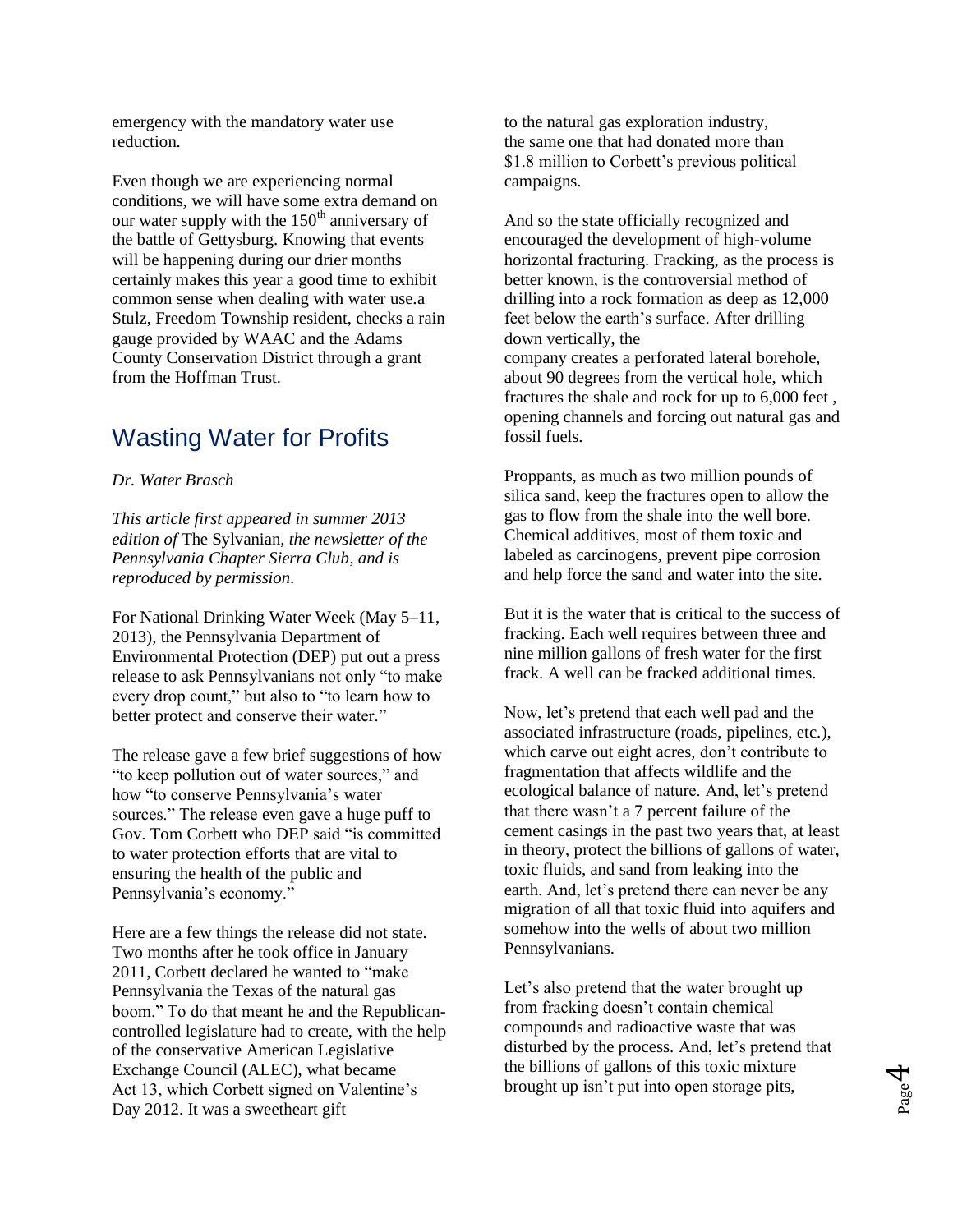where it could evaporate into the air or leak from plastic liners of the pits and into the ground.

And, let's pretend there are no problems with the current method to get rid of that toxic waste that is injected back into the ground, and that doing so won't cause more pollution and, possibly, a series of small earthquakes.

Let's stretch our level of credulity and pretend there is no air, water, or ground pollution, and that there are no health and environmental effects from fracking. And, let's really stretch our level of naiveté and pretend that unlike water used by farmers that goes into the ground or air and can be recycled, or that water used by individuals that is flushed into a sewer plant, processed,

and then returned to the earth, that the waste water of fracking is also reusable.

Disregard the evidence, and accept what we are told by the industry and politicians, who swear upon stacks of \$100 bills, that fracking is safe and controlled. There is still the question of water, the most critical part of fracking.

In 2005, there were only eight unconventional wells in Pennsylvania. By the end of 2012, there were 6,258 wells. That would mean at least 44 billion gallons of water, most of it taken from the state's rivers, was used to frack the environment. That doesn't include all the water that was spilled and unusable. So, while the state wants individuals to conserve every drop of water, it is also encouraging out-of-state megacorporations to grab as much as they can in order to continue to frack the state.

However, it's the last sentence of the DEP press release that may be the most important. "This year," say the DEP's PR people, "marks the 39th anniversary of the Safe Water Drinking Act, the main federal law that ensures the quality of drinking water in the United States."

What the press release doesn't say is that the Safe Water Drinking Act doesn't apply to the natural gas industry. In 2005—by a 249–183 vote in the House and an 85–12 vote in the Senate—Congress exempted the oil and natural gas industry from the Safe Water Drinking Act. That exemption applied to the "construction of new well pads and the accompanying new roads and pipelines."

Vice-President Dick Cheney, whose promotion of Big Business and opposition to environmental policies is well-documented, had pushed for that exemption. His hand-picked "energy task force," composed primarily of industry representatives, had concluded that fracking was safe. Cheney had been CEO of Halliburton, one of the world's largest energy companies, now headquartered in the tax haven Cayman Islands; the exemption became known as the Halliburton Loophole.

The fracking industry, by Congressional action, mostly during the George W. Bush Administration, is also exempt from all or parts of the National Environmental Policy Act, Clean Air Act, Clean Water Act, and the Resource Conservation and Recovery Act.

Another federal law that was created to protect Americans was the Comprehensive Environmental Response, Compensation, and Liability Act (CERCLA) that created the "superfund" that holds companies financially liable for causing hazardous waste. However, Congress specifically exempted oil and natural gas industries from CERCLA.

The DEP and the Corbett Administration can issue all the press releases they want. But they can't deny the reality that while they want individuals to save every drop of water, the state officially encourages the use and waste of water in its mindless race to excavate all the gas it can get—in the false assumption it will create jobs, improve the economy, lower gas prices, and make the U.S. energy independent—but at the cost of the health of the people and the destruction of their environment.

*Dr. Brasch is an award-winning journalist and the author of 17 books. His most recent book is*  Fracking Pennsylvania*.*